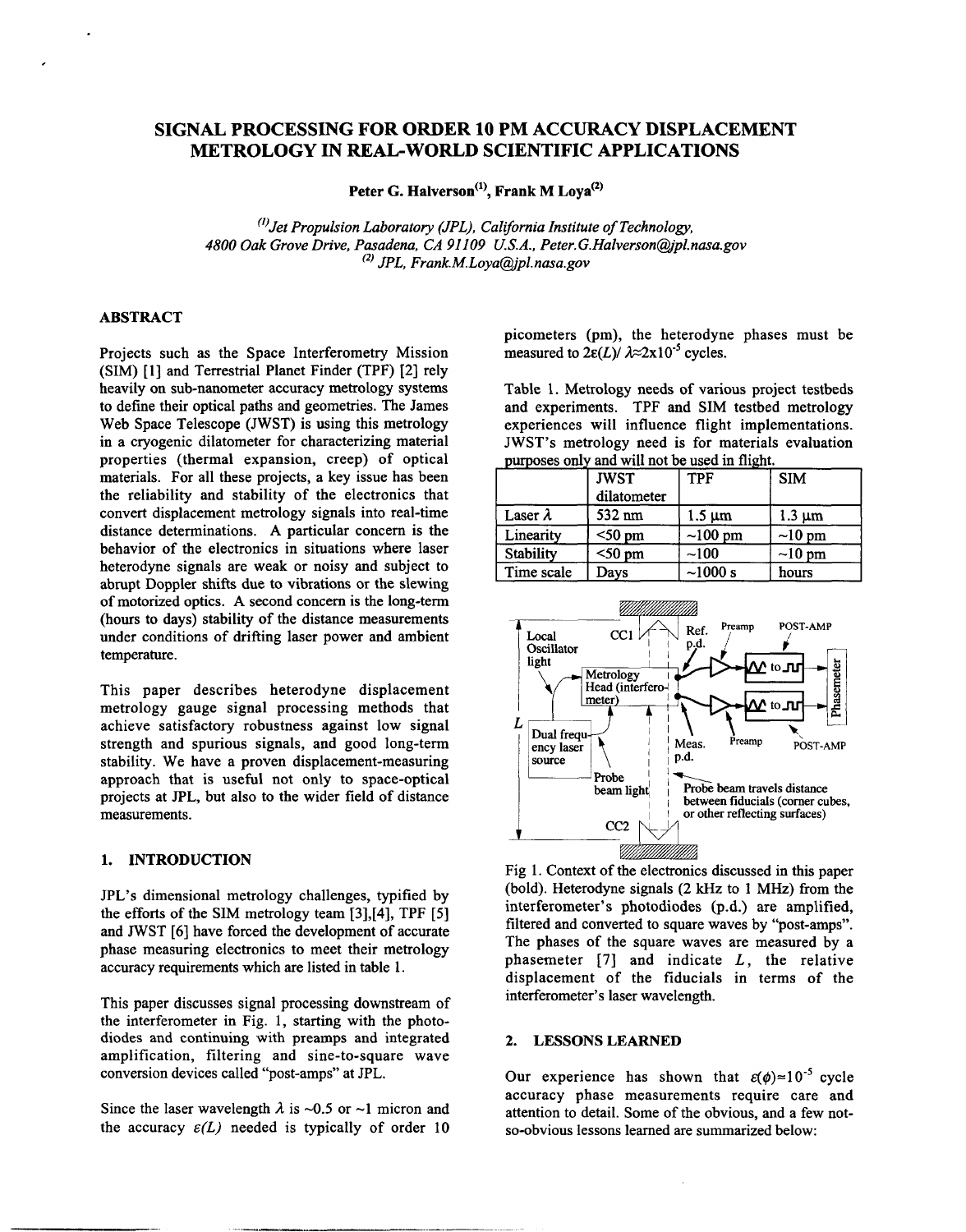

Fig **4.** Differential driver using one transistor. This circuit **[8]** has very low heat dissipation, but requires bias at the receiving end of the cable.



Fig *5.* Shielding schemes, with shields shown in dashed lines. JPL experiments are typically in vacuum chambers, which are usually grounded. For low crosstalk and RF pickup, do "a". Don't do "b". In "a", the post-amp commons are shown disconnected, but if the output connections are not isolated, then the commons will link at the phasemeter. If the outputs are isolated (as in the new JWST/TPF post-amp), then it might be helpful to link the commons and possibly connect them to earth.

#### **3. DRIFT ISSUES**

Long-term stability of  $\sim 10^{-5}$  cycles is challenging. The major obstacles are signal-strength variation coupling to phase error, and the thermal stability of the electronics.

(It might be noted that common-mode drift of all the channels, as would be caused by laser wavelength drift is not as much of a problem for current applications. We are concerned here with drift of a given channel relative to the others.)

## **3.1 Laser signal strength variation and zerocrossing level.**

Fig. 6 shows the conversion from sinusoid to square wave. At JPL, the device that performs this function is called a "Post-Amp" and we will use this term. (Postamps also perform signal amplification and conditioning, so the name is reasonable.)

The amplitude of the sine wave input is proportional to the laser power and to the interferometric fringe contrast which, in real-world systems, can be expected to vary a few percent. (This is particularly true for fiber-optic coupled interferometers, where temperature changes affect polarization, affecting the fringe contrast.)

Since typical JPL testbeds have heterodyne signal amplitude drift  $R_A=5\%$ , if we want  $\varepsilon(\phi) \approx 10^{-5}$  cycle stability, the amplitude-to-phase coupling  $d\phi/dR_A$  must be less than  $2x10^{-4}$ .

The phase of the output square wave will not be affected by the input amplitude drift if

- 1. the input sine wave phase is itself constant and
- 2. the sine wave is undistorted (or at least symmetric) and
- 3. the sine wave and the comparator's input offset voltages are both zero (or at least equal).

Requirements 1 and 2 will be approximately satisfied if low-distortion op-amps [9] are used upstream and are operated at low enough gain and amplitude to be far from their slew-rate and gain-bandwidth limitations. Example: if the op-amp GBWP=lO MHz and FHET=100 kHz, then the G must be  $\leq$  100, preferably less. Similarly, if the slew-rate  $R=10V/\mu s$ , the gain must be  $\langle R/(2\pi F_{\text{HET}})=16$ . Evidently, the slew rate limitation is the more constraining.

Requirement 3 is problematic since all electronics experience some DC drift with temperature changes. Op-amp output drift can be eliminated by AC coupling, but comparator input offset, which is usually zeroed using an external potentiometer, cannot be eliminated.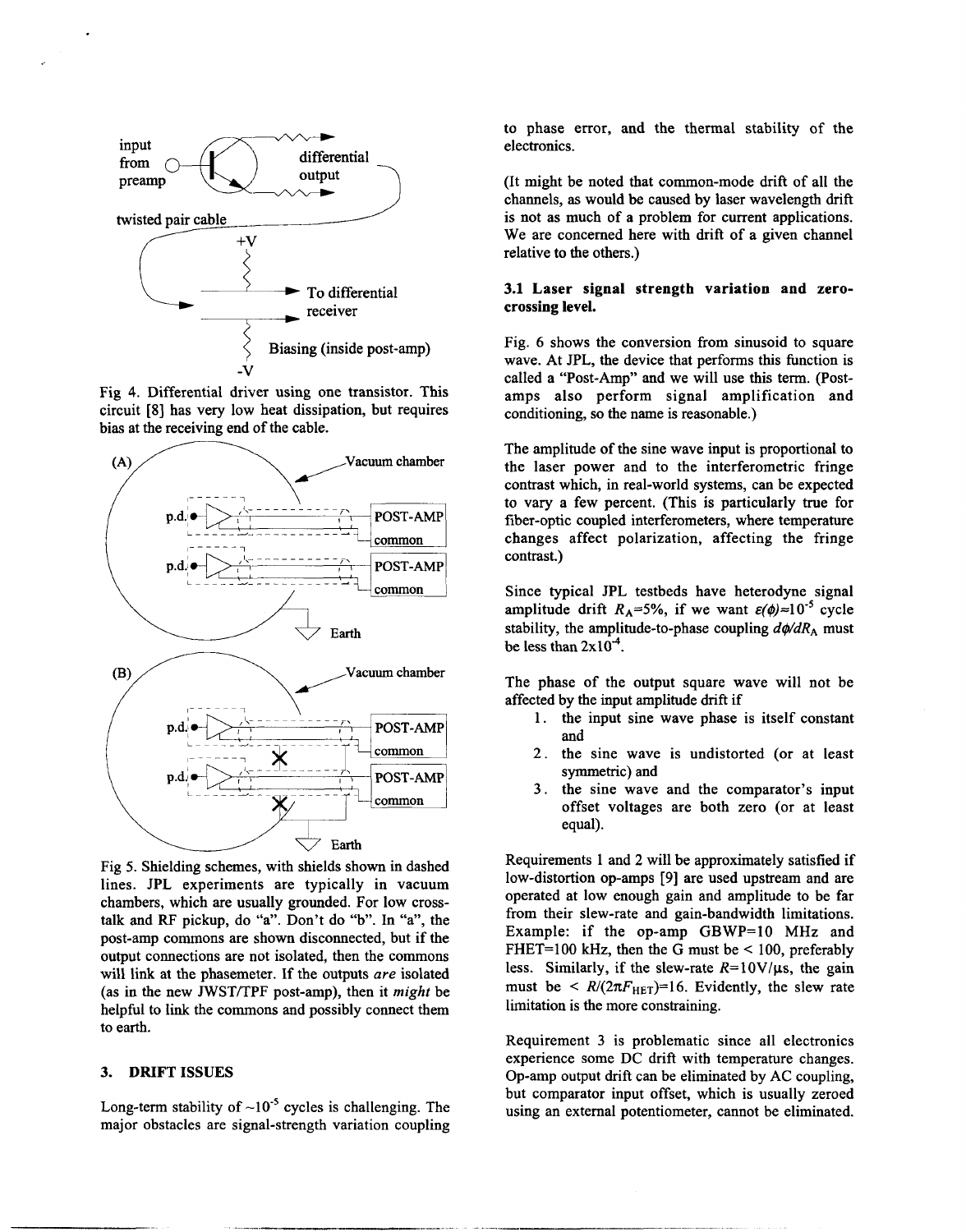An equal contribution *also* comes from the low-pass filter. Indeed, if there are *N* bandpass filters, the drift will be multiplied by  $2N$ . Increasing the bandpass width diminishes the phase shift. Using the previous example, doubling the frequency range to 25 to 400 kHz would reduce  $\Delta\phi$  to  $3.7x10^{-6}$  cycles.



Fig. 8. Bandpass filter that allows through frequencies between  $\omega_{lp} = R_{lp}C_{lp} > \omega > \omega_{hp} = R_{hp}C_{hp}$ , radians/s. In practice, the buffer separating the low-pass and highpass sections can be eliminated  $if R_{lp} \ll R_{hp}$ , (making it easy to modularise the bandpass filters).

#### **4. GLITCHES**

Because of the small photodiode currents (typically <1  $\mu$ A, for  $\sim$ 2  $\mu$ W impinging on the p.d.) the total gain from the front-end to the zero-crossing detector must be high (a few x  $10^6$  V/A in the bandpass frequencies). This large gain increases system susceptibility to technical noise: electric motors, radio stations etc. (Photodetector shot noise is also present, but is not an issue at these power levels.)

Technical noise tends to be impulsive, and it is very difficult to prevent it from causing unwanted zerocrossings which are seen as jumps (glitches) in phase of an integer number of cycles, which in turn cause problems for system control loops and complicate data analysis.

The cure for glitches is

- 1. paying attention to the previously discussed "lessons learned" and
- 2. increasing the AC current signal out of the photodiode (increasing the laser power, achieving better fringe contrast).

In our experience, narrowing the bandpass filters, and/or adding more filter stages does not help much. If cures 1 and 2 don't do the job, then phase-locked-loops can be used.

#### **4.1 Glitch removal with phase-locked-loops**

The addition of a phase-locked loop (PLL) [11] is a potent cure for glitches. Conceptually, the PLL is variable, voltage controlled frequency oscillator (VCO) with a mechanism that makes it closely follow the frequency and phase of the square wave from the zero crossing detector. In principle, the phase of the PLL output oscillator is equal to the zero-crossing phase plus a constant offset, usually 90 degrees. Input glitches are ignored by the PLL oscillator, which supplies a clean square wave to the phasemeter.

In practice, the phase relationship between the PLL input and output drifts with temperature. For the  $74H$ C4046 we see roughly  $2.5x10^{-4}$  cycles/C sensitivity. Further work should greatly improve this aspect of the circuit.



Fig. 9. Insertion of a PLL between the zero crossing detector and the phasemeter input, to remove glitches.

An additional benefit of the PLL technique is that it allows glitch-free measurement of low **S/N** signals, allowing much lower laser power. We are taking advantage of this in the **JWST** dilatometer where low sample heating, low incident power, are required.

#### **5. CYCLIC ERROR, CROSSTALK**

As previously mentioned, cross-talk between channels will cause a cyclic non-linearity in the measured phase. The approximate rms magnitude of this error is predicted [ 121 by the expression

$$
\mathcal{E}(\phi) = 2^{-1/2} (1/2\pi) (V_1/V_{\text{pp}}) \tag{4}
$$
  
\n
$$
\approx (1/9) (V_1/V_{\text{pp}}),
$$

in cycles, where  $V_1$  is the amplitude of the leakage signal at the zero-crossing detector input and  $V_{\text{pp}}$  is the amplitude of the "good" signal. A spectrum analyser may used to measure the ratio  $V_1/V_{\text{pp}}$  where it will be typically expressed in dB.  $R_{dB} = -20\log_{10}(V_1/V_{pp})$ .

Example: a spectrum analyser monitoring the zerocrossing detector input shows that a "good" signal strength of 13 dBm and a leakage signal from the adjacent channel of -47 dBm. The 60 **dB** difference indicates that  $V_1/V_{\text{pp}}$  is 10<sup>-3</sup>, hence the rms cyclic error will be about  $10<sup>-4</sup>$  cycles.

This level of leakage is typical of systems where ground loops, cabling, shielding and power supply distribution were not taken into consideration.